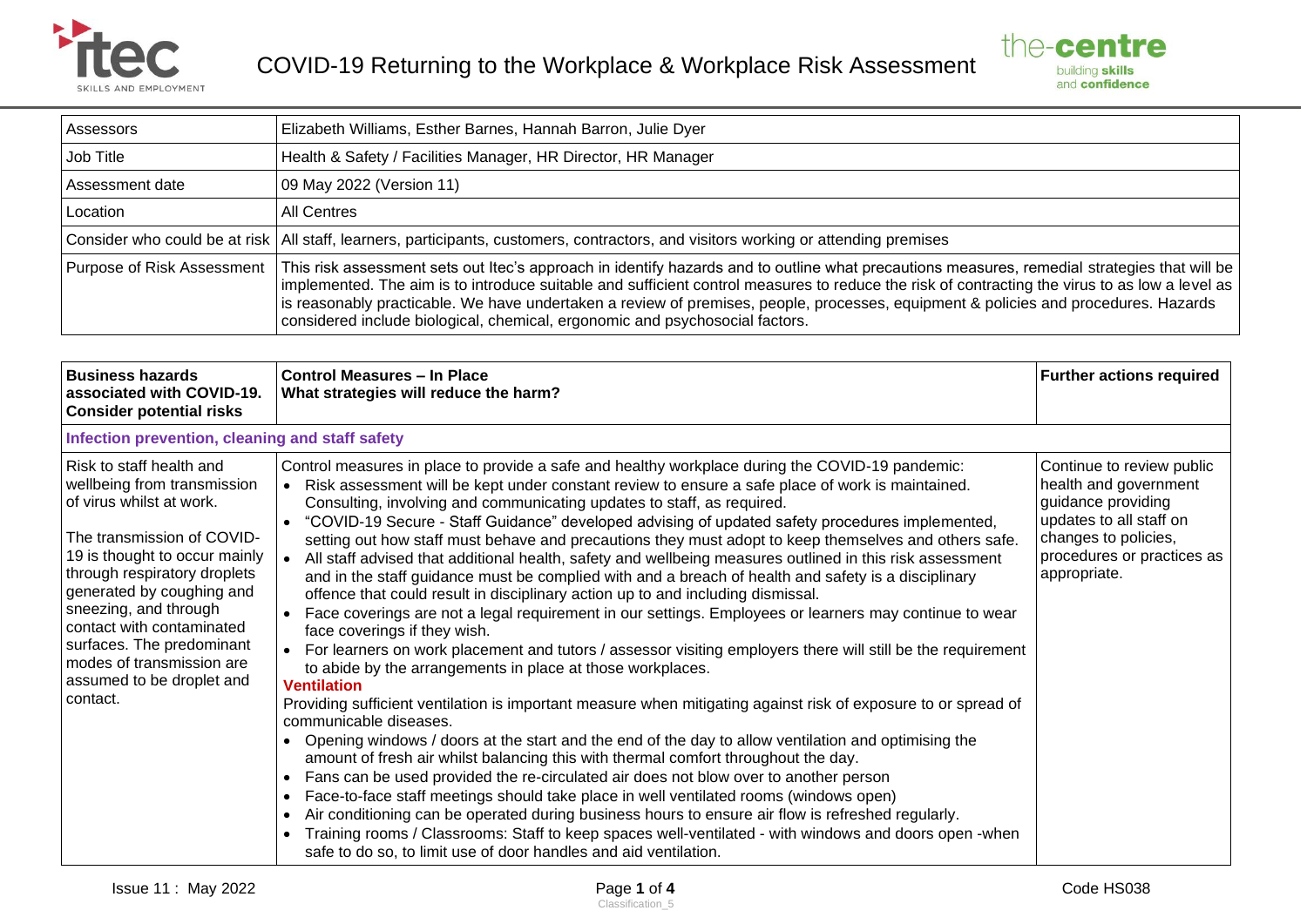



| <b>Issue 11: May 2022</b> | Page 2 of 4                                                                                                                                                                        | Code HS038 |
|---------------------------|------------------------------------------------------------------------------------------------------------------------------------------------------------------------------------|------------|
|                           | • Hand paper towels must be disposed of in the pedal bins provided immediately after use.                                                                                          |            |
|                           | towels. Please report any items that need replenishing.                                                                                                                            |            |
|                           | • Toilets are supplied with adequate supplies of hand cleaning products hot water, liquid soap, paper                                                                              |            |
|                           | any rubbish in the bins provided                                                                                                                                                   |            |
|                           | • Kitchen, rest / break rooms: Staff are advised to wipe surfaces and items touched after use, disposing of                                                                        |            |
|                           | • Any food / drink containers brought in must be taken home at the end of the day and not be left on desks<br>or in other areas.                                                   |            |
|                           | <b>Communal Areas</b>                                                                                                                                                              |            |
|                           | during the day and will support our external cleaning company to clean desks and surfaces areas                                                                                    |            |
|                           | Staff are reminded of the Clear Desk Policy. Keeping surfaces clear of objects makes it easier to clean                                                                            |            |
|                           | used that they are cleaned with spray or wipes throughout the day and between use.                                                                                                 |            |
|                           | shredders, water machines etc. Staff should ensure if any shared materials, equipment and surfaces are                                                                             |            |
|                           | • High-touch equipment in the workplace includes items such as Chrome books, printers, photocopies,                                                                                |            |
|                           | Staff are provided with your own equipment for use and where possible sharing equipment should be<br>$\bullet$<br>avoided or wiped down before / after use.                        |            |
|                           | surfaces after use.                                                                                                                                                                |            |
|                           | • Where hot-desking is required, disinfectant wipes are provided, staff must clean equipment, desks, and                                                                           |            |
|                           | <b>Equipment and desks</b>                                                                                                                                                         |            |
|                           | <b>Cleaning and hygiene measures</b>                                                                                                                                               |            |
|                           | • Avoid touching your face, eyes, nose or mouth with unclean hands                                                                                                                 |            |
|                           | • Dispose of tissues in bins provided after use straight away.                                                                                                                     |            |
|                           | • You should cover the mouth and nose with a tissue or sleeve (not hands) when coughing or sneezing.                                                                               |            |
|                           | Catch it, Bin it Kill it                                                                                                                                                           |            |
|                           | conditions to HR                                                                                                                                                                   |            |
|                           | way-to-wash-your-hands/<br>You are encouraged to protect skin by applying hand cream / moisturizer and to report any skin                                                          |            |
|                           | Please see below link to the best way to wash your hands - https://www.nhs.uk/live-well/healthy-body/best-<br>$\bullet$                                                            |            |
|                           | paper towels which must be disposed of in the bins provided immediately after use.                                                                                                 |            |
|                           | • Wash your hands regularly with soap and water for at least 20 seconds and dry hands with disposable                                                                              |            |
|                           | before and after entering shared areas (such as toilets, kitchens, rest areas).                                                                                                    |            |
|                           | • You are encouraged to wash your hands or use hand sanitizer when entering and leaving work, and                                                                                  |            |
|                           | • Hand sanitiser is provided at entrances of premises, and at convenient places for you to use.                                                                                    |            |
|                           | <b>Hand Hygiene</b>                                                                                                                                                                |            |
|                           | & Safety / Facilities Manager.                                                                                                                                                     |            |
|                           | around communal areas and attention to frequently touched surfaces<br>• All staff are required to report any issues or shortcomings in the external cleaning company to the Health |            |
|                           | • Daily cleaning regimes of commonly used surfaces with disinfectant. Increase cleaning, especially in and                                                                         |            |
|                           | The business will work with our external cleaning company to:                                                                                                                      |            |
|                           | <b>External Cleaning Company</b>                                                                                                                                                   |            |
|                           | Always follow good hygiene practice while at work                                                                                                                                  |            |
|                           |                                                                                                                                                                                    |            |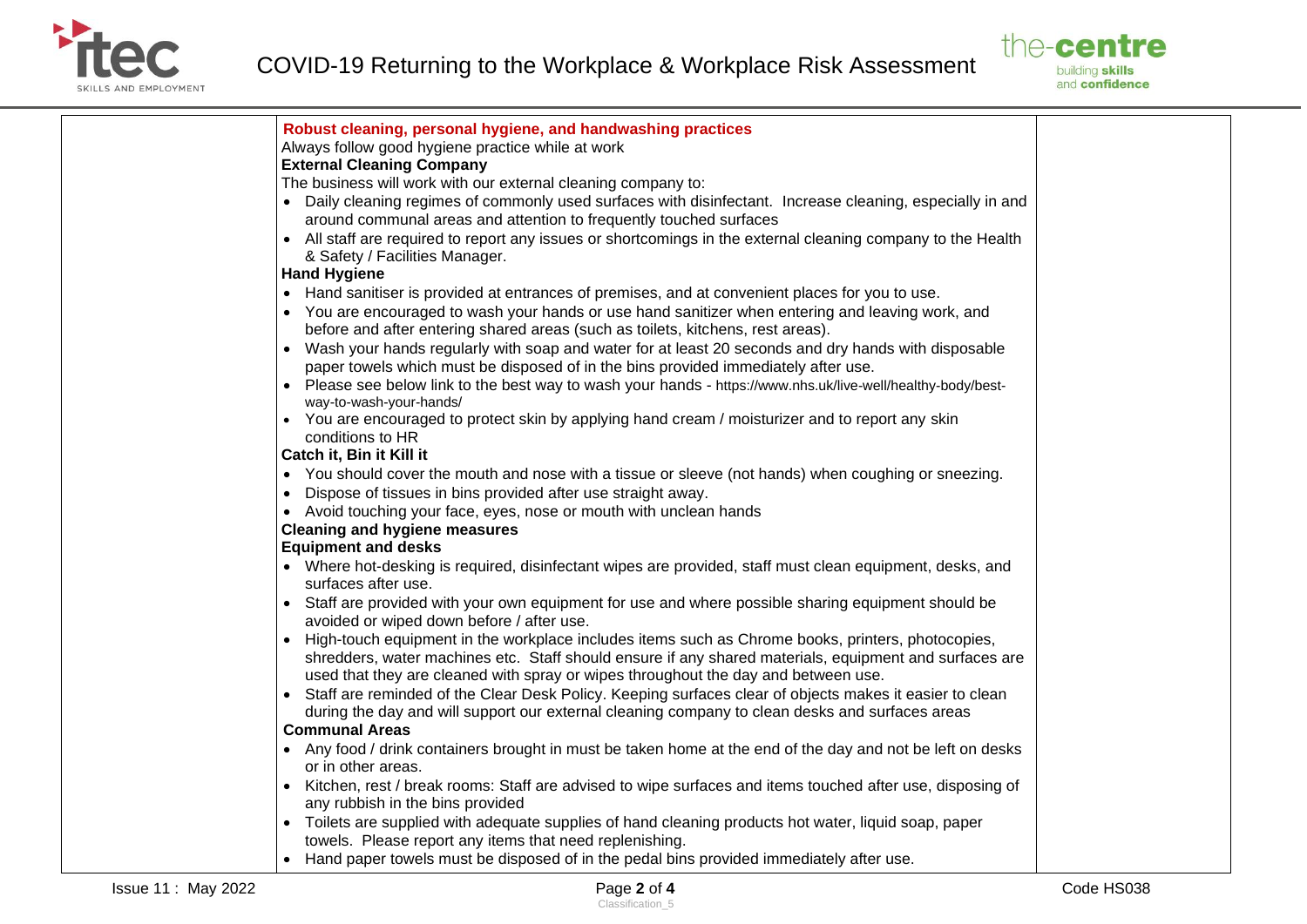



| <b>Physical Distancing</b>                                                                                                                                                                                                                                                                                                                 |                                                                                                                                                                                                                                                                                                                                                                                                                                                                                                                                                                                                                                                                                                                                                                                                                                                                                                                                                                                                                                                                                                                                                                                                  |                                                                                                                                                |  |  |
|--------------------------------------------------------------------------------------------------------------------------------------------------------------------------------------------------------------------------------------------------------------------------------------------------------------------------------------------|--------------------------------------------------------------------------------------------------------------------------------------------------------------------------------------------------------------------------------------------------------------------------------------------------------------------------------------------------------------------------------------------------------------------------------------------------------------------------------------------------------------------------------------------------------------------------------------------------------------------------------------------------------------------------------------------------------------------------------------------------------------------------------------------------------------------------------------------------------------------------------------------------------------------------------------------------------------------------------------------------------------------------------------------------------------------------------------------------------------------------------------------------------------------------------------------------|------------------------------------------------------------------------------------------------------------------------------------------------|--|--|
| Effective physical distancing<br>is an element in reducing the<br>transmission of COVID-19<br>Some learners at risk of<br>safeguarding, mental health,<br>isolation and / or a risk of<br>disengagement from learning.<br>Some areas may present a<br>higher risk-Such as heavily<br>used areas are more likely to<br>present an infection | Everyone is encouraged to practice physical distancing while in and around the workplace, while travelling to,<br>or from work and on work business where possible by:<br>• Avoiding nonessential and physical contact with others (for example: hugs, handshakes etc.).<br>Not move around the workplace unnecessarily and utilise the phone or other digital platforms to<br>$\bullet$<br>communicate with colleagues rather than going to other workspaces.<br>Not congregating in communal areas such as reception, walkways, photocopiers etc.<br>$\bullet$<br>You are encouraged to give way to each other, to always respect each other's space.<br>$\bullet$<br>Centre staff will work from their own classrooms (where applicable), the spacing of desks and room<br>occupancies will be kept under review<br>Lunch breaks may be staggered to reduce those using rest areas at any one time.<br>Breaks and lunch taken by learners/participants may be staggered, to reduce no congregating of<br>learners/participants in the doorways, corridors or reception areas.<br>Perspex screen on reception desk fitted as an infection control measure, at applicable centres.<br>$\bullet$ |                                                                                                                                                |  |  |
| <b>Traveling to Work and Traveling for Business / Work</b>                                                                                                                                                                                                                                                                                 |                                                                                                                                                                                                                                                                                                                                                                                                                                                                                                                                                                                                                                                                                                                                                                                                                                                                                                                                                                                                                                                                                                                                                                                                  |                                                                                                                                                |  |  |
| Travel to and from work on<br>public or shared transport<br>may lead to greater risk of<br>virus transmission                                                                                                                                                                                                                              | • Staff are encouraged to travel alone or those within their households in their own vehicles where possible.<br>Where public transport is used, staff are encouraged to comply with latest government guidance.<br>Work vehicles, shared company cars, van and minibus will be wiped / cleaned after each use with<br>particular emphasis on high touch points.                                                                                                                                                                                                                                                                                                                                                                                                                                                                                                                                                                                                                                                                                                                                                                                                                                 |                                                                                                                                                |  |  |
| <b>Symptoms of COVID-19 or Tested Positive</b>                                                                                                                                                                                                                                                                                             |                                                                                                                                                                                                                                                                                                                                                                                                                                                                                                                                                                                                                                                                                                                                                                                                                                                                                                                                                                                                                                                                                                                                                                                                  |                                                                                                                                                |  |  |
| Risk to staff health and<br>wellbeing from transmission<br>of virus whilst at work.                                                                                                                                                                                                                                                        | If you have Covid symptoms or have tested positive for Covid, you must not attend the workplace, but<br>$\bullet$<br>notify your line manager or HR department for advice and follow the latest government guidance in<br>relation to Covid tests and self- isolation.<br>Staff who are sick or self-isolating need to follow the normal company absence reporting procedures and<br>$\bullet$<br>notify their line manager.<br>Lateral Flow Tests are available from the HR Department along with clear guidance that includes<br>information about the testing and the benefits, frequently asked questions, how to administer the self-test,<br>including explainer video.                                                                                                                                                                                                                                                                                                                                                                                                                                                                                                                    | Wales<br>Self-Isolation government<br>guidance<br><b>NHS Direct Wales</b><br>England<br>Self-Isolation government<br>guidance<br><b>NHS.UK</b> |  |  |
| <b>External Contractors / Visitors</b>                                                                                                                                                                                                                                                                                                     |                                                                                                                                                                                                                                                                                                                                                                                                                                                                                                                                                                                                                                                                                                                                                                                                                                                                                                                                                                                                                                                                                                                                                                                                  |                                                                                                                                                |  |  |
| Access to buildings may<br>increase risk is all staff seek<br>entrance at once.                                                                                                                                                                                                                                                            | Visitors are required to sign in and out<br>$\bullet$<br>Visitor's badges will be returned to a designated drop of area and wiped prior to re-use<br>$\bullet$<br>Areas where contract work has taken place will be cleaned after the work has been completed<br>Guidance on premises control measures will be available on reception and provided to contractors prior<br>to visiting the premises to undertake work.                                                                                                                                                                                                                                                                                                                                                                                                                                                                                                                                                                                                                                                                                                                                                                           |                                                                                                                                                |  |  |